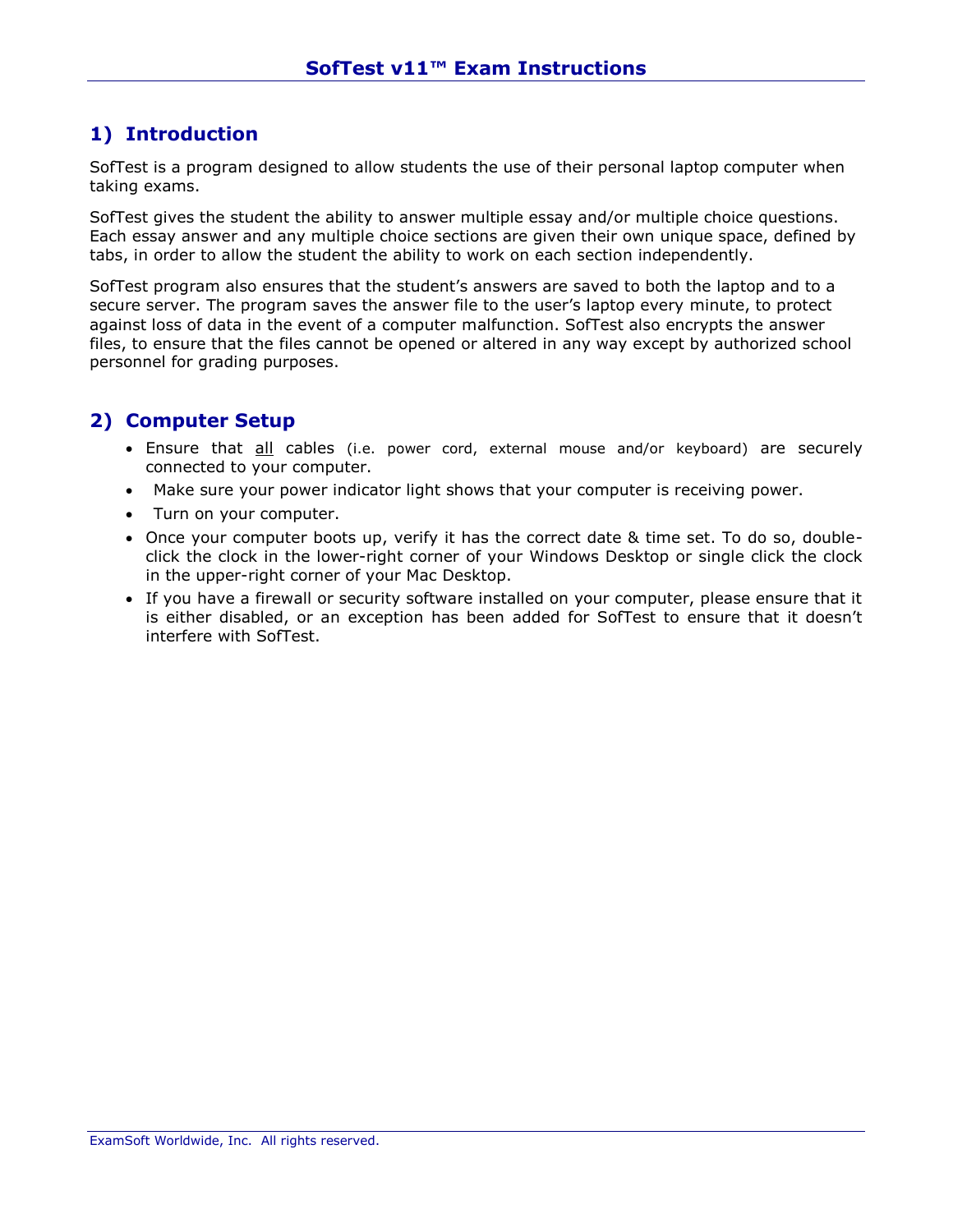## **3) Installation**

- a. Establish an Internet connection, and logon to your custom home page ExamSoft website at: <http://www.examsoft.com/ajmls>
- b. At the logon section marked as "Exam Takers," enter your ExamSoft username and password issued to you by IT via ExamSoft.
- c. When you have entered the secure site, click "Download SofTest" to start downloading the software.
- d. In the box that appears on the page, click the link that says "Download SofTest Windows" to begin downloading.



e. You may get another prompt to save the file as shown below. Simply click "Save" from this prompt, and select an area to save the file on your computer.



f. When the download is complete, you should double click the file you downloaded from the previous step. The file should be named similarly as to what is shown below.



or 'SoftTestMac.dmg' for Mac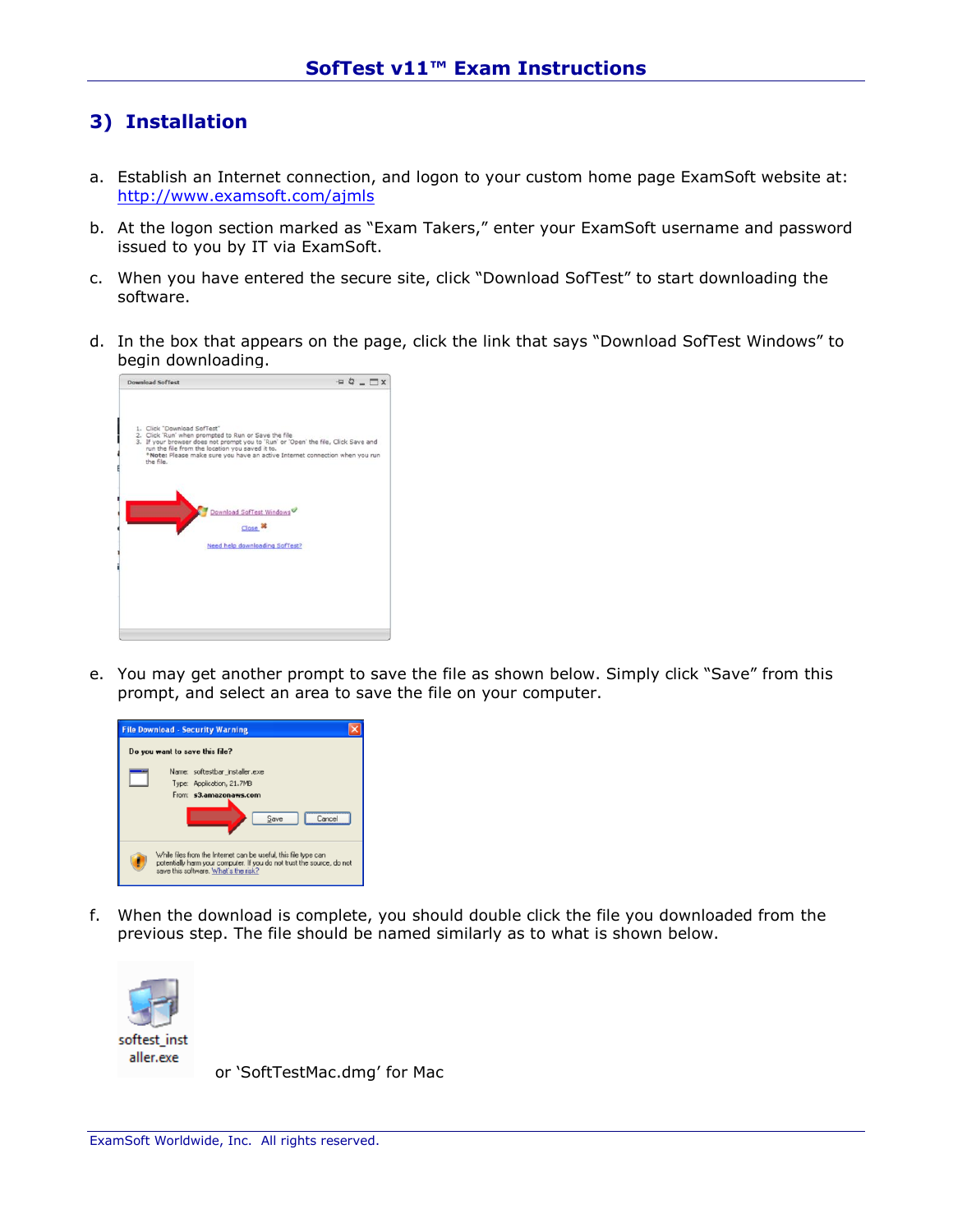- g. When the initial download completes, you may get a security warning message Click "Run" on this prompt. Mac users, Click on 'Install SofTest' and follow the on-screen instructions.
- h. A wizard will initiate which will continue the installation process, as shown below. Simply accept the default selections, and click "Next" throughout the installation wizard.



i. When you reach the final part of the installation wizard, click "Finish" to exit the installation, as shown below.



j. SoftTest should automatically load, and try to register your completion of the software install with the server, as shown below. When SofTest has loaded, the registration window will appear as shown below. Enter your Username and password as prompted. Your exam taker's ID is provided on the email you received from Examsoft.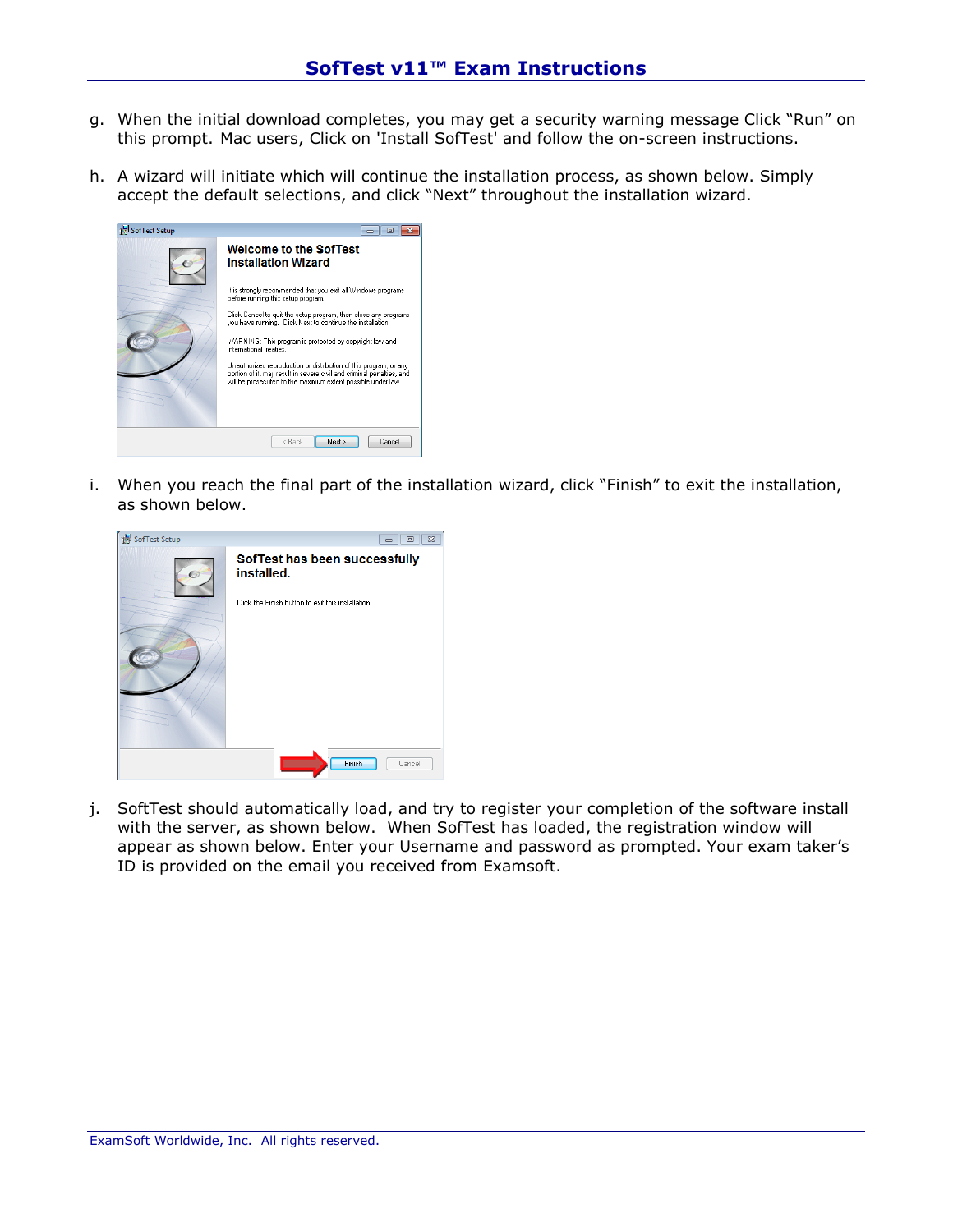

k. When registration is complete, you should see a prompt like the one shown below.

| Congratulations!                                                                                            |  |  |  |  |
|-------------------------------------------------------------------------------------------------------------|--|--|--|--|
|                                                                                                             |  |  |  |  |
| Congratulations! SofTest is now registered and can be used to<br>take Practice Exams and your actual exams. |  |  |  |  |
|                                                                                                             |  |  |  |  |

### **4) Launching SofTest**





- a. Double-click the **SofTest v11** icon on your Windows Desktop. (or single-click the SofTest v11 icon from the Applications folder or Dock on your Mac.)
- b. Click 'Download Exam Files' to download all of the exams for the classes you are enrolled in for the semester.

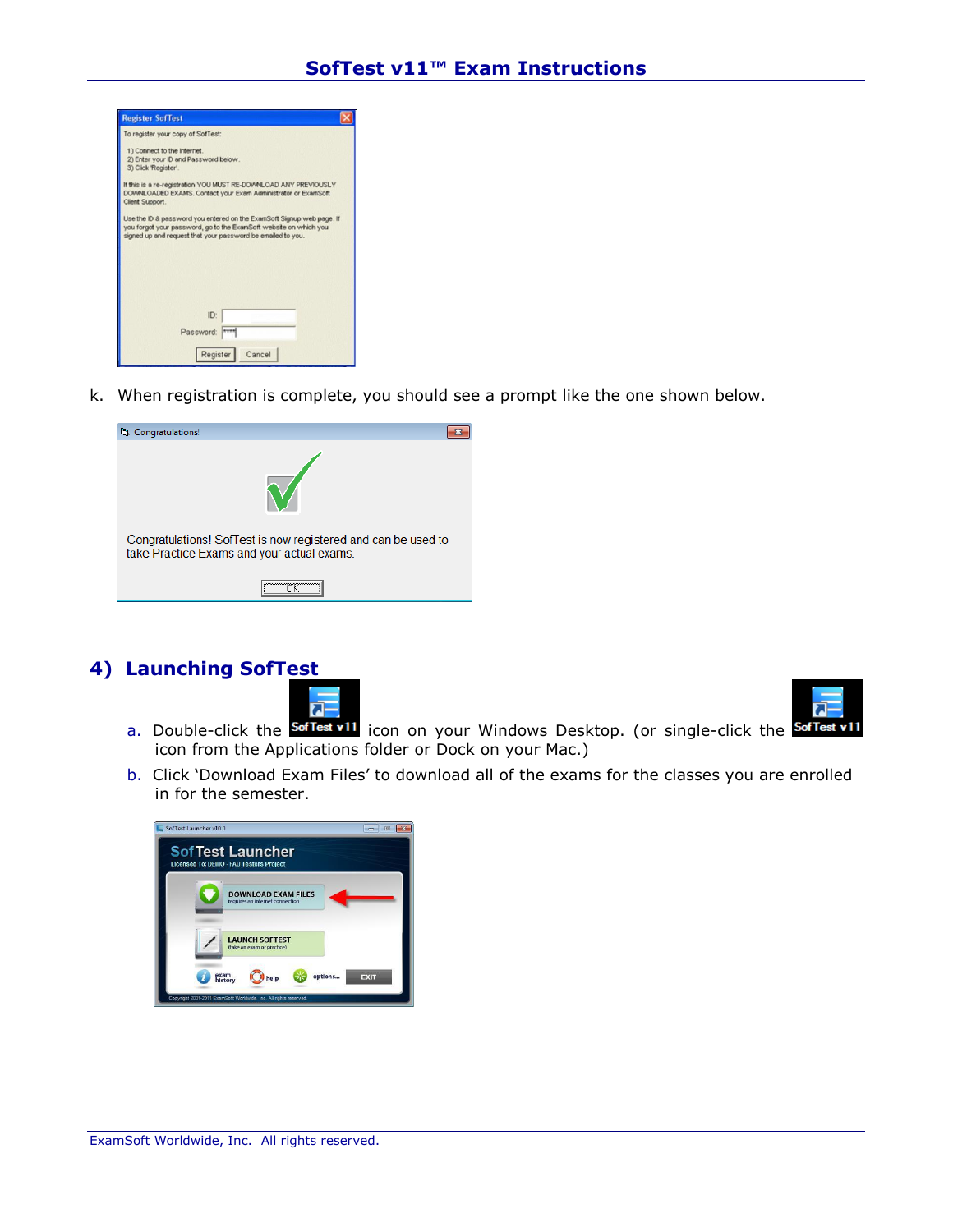c. Generally, your exam should be listed at least 24-48hrs before the time of your exam. Select the exam(s) you wish to download. If there is an exam missing that should be in your list, please contact [ITSupport@savannahlawschool.org](mailto:ITSupport@savannahlawschool.org)

|    |    | Sof Fest Launcher                                                                                                                                                                                                                                                                                                                                               |  |  |  |  |  |  |
|----|----|-----------------------------------------------------------------------------------------------------------------------------------------------------------------------------------------------------------------------------------------------------------------------------------------------------------------------------------------------------------------|--|--|--|--|--|--|
|    |    | <b>SofTest Launcher</b><br><b>Licensed To: DEMO - FAU Testers Project</b>                                                                                                                                                                                                                                                                                       |  |  |  |  |  |  |
|    |    | <b>Download Exams</b><br>Select exam(s) from the list and click 'Download'. If you expected to see an exam that<br>is not listed, either it is not yet available or is no longer available. Unless otherwise<br>instructed, only download exams onto the computer you will use to take your exam.                                                               |  |  |  |  |  |  |
|    |    | Posting 1 of Mock Exam S 1-100338.xmzx<br>Posting 1 of Mock Exam S 5-100347.xmzx<br>Posting 1 of MockExamNS6-101447.xmzx<br>Posting 1 of MockExamS1-101442.xmzx<br>Posting 1 of MockExamS3-101443.xmzx<br>Posting 1 of MockExamS4-101445.xmzx<br>Posting 1 of MockExamS5-101446.xmzx<br>'= File(s) above already downloaded<br><< Previous<br>Close<br>Download |  |  |  |  |  |  |
|    |    | <b>TAKE AN EXAM</b><br>d. Click the<br>button.                                                                                                                                                                                                                                                                                                                  |  |  |  |  |  |  |
|    |    | <b>Available Exams</b>                                                                                                                                                                                                                                                                                                                                          |  |  |  |  |  |  |
|    |    | Please select an exam<br>e. Select your exam from the<br>drop-down list.                                                                                                                                                                                                                                                                                        |  |  |  |  |  |  |
|    |    | the 'Exam<br>field.<br>If<br>Text should<br>in<br>Name'<br>- it<br>does<br>appear<br>not,<br>notify<br>ITSupport@savannahlawschool.org                                                                                                                                                                                                                          |  |  |  |  |  |  |
|    |    | f. If not already there, enter your <b>blind grade number</b> (assigned by the registrar) in the<br>Exam Taker ID field and enter the password provided by the proctor. To unlock the ID<br>field in SofTest Launcher click Ctrl+F8 (Win) or Command+F8 (Mac).                                                                                                  |  |  |  |  |  |  |
|    | q. | <b>START</b><br>to begin the exam.<br>Click                                                                                                                                                                                                                                                                                                                     |  |  |  |  |  |  |
|    |    | h. Read each Notice window carefully and click 'OK' to advance to the next window. STOP                                                                                                                                                                                                                                                                         |  |  |  |  |  |  |
|    |    |                                                                                                                                                                                                                                                                                                                                                                 |  |  |  |  |  |  |
|    |    | when the last Notice window with RED<br>SIGN appears.                                                                                                                                                                                                                                                                                                           |  |  |  |  |  |  |
|    | i. | Begin<br>When instructed, type 'begin' and click the<br>button.                                                                                                                                                                                                                                                                                                 |  |  |  |  |  |  |
| 5) |    | <b>Functions and Formatting</b>                                                                                                                                                                                                                                                                                                                                 |  |  |  |  |  |  |
|    |    | SofTest automatically creates all headers, page numbers, and margins which can be<br>included when printed by the school. It single spaces essay responses on your screen, but<br>the final printout delivered to the professor defaults to double space, or whatever the<br>professor prefers                                                                  |  |  |  |  |  |  |

- SofTest automatically backs-up and saves to your hard drive every minute.
- Compose your answer for each essay question in the corresponding question screen. For example, type your answer to Question 1 in the screen for Question 1. Select the correct answer for the multiple choice questions by clicking on the checkbox next to the answer.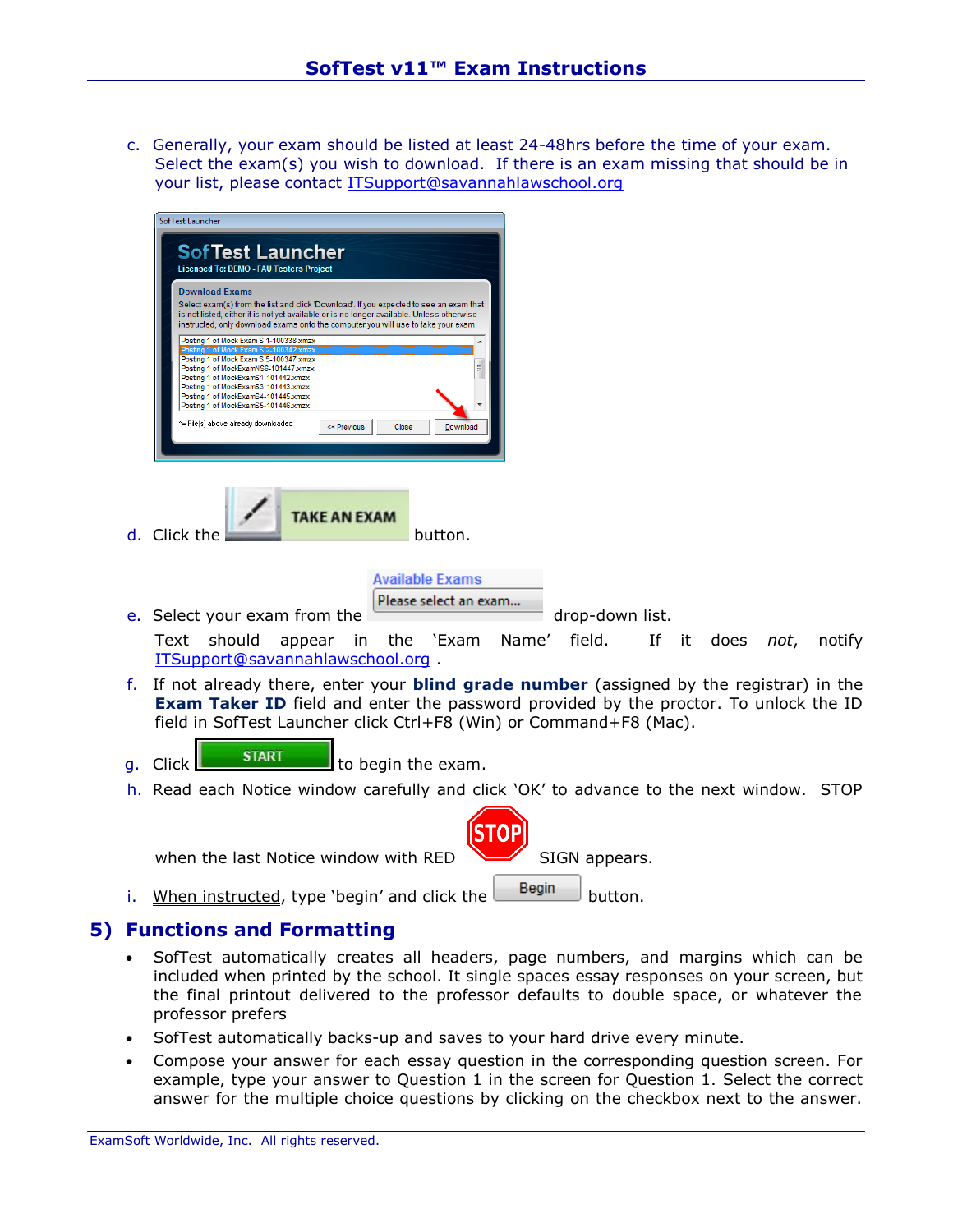Please note you may change your answer choice at any time while the exam remains open.

- For multiple choice questions you have an option to strikethrough any choices that you want to eliminate or do not wish to consider for your final answer. You can strikethrough the choice as such by simply right-clicking on it.
- Proceed to the next screen by clicking the **blue forward arrow**  $\bullet$  at the top left of the

screen. Review previous answers by clicking the blue back arrow

- Once closed, the exam file cannot be reopened.
- If your computer freezes, follow the 'Computer Freezes' instructions below.

#### **6) Mock Exam**

The Mock Exam confirms your laptop is compatible with SofTest and enables users to familiarize themselves with how to open, write and upload answer files. Do not wait until the last minute to try the software for the first time. If your laptop is not ready at the designated time, you must begin the examination by handwriting. No extra time will be allowed to ensure that a laptop is ready to be used.

One copy of the Mock Exam will be automatically downloaded after you have registered your copy of SofTest. You will receive email confirmation the download has occurred along with instructions on how to complete the Mock Exam.

#### **7) Computer Freezes**

If SofTest, your keyboard and/or mouse stop responding, do the following:

- a. Turn off your computer (press & hold the power button but if that fails, pull the power cord & battery)
- b. Turn the computer back on.
- c. When the 'SofTest Exam Restart' window appears, select RESUME/YES to return to the exam. You will be returned to within 59 seconds of where you left off.



# **8) Exiting SofTest**



- a. Select **`Actions'** then **`Exit and Save'** or click the **Exit/Save** button.
- Close Exam b. Click the button.

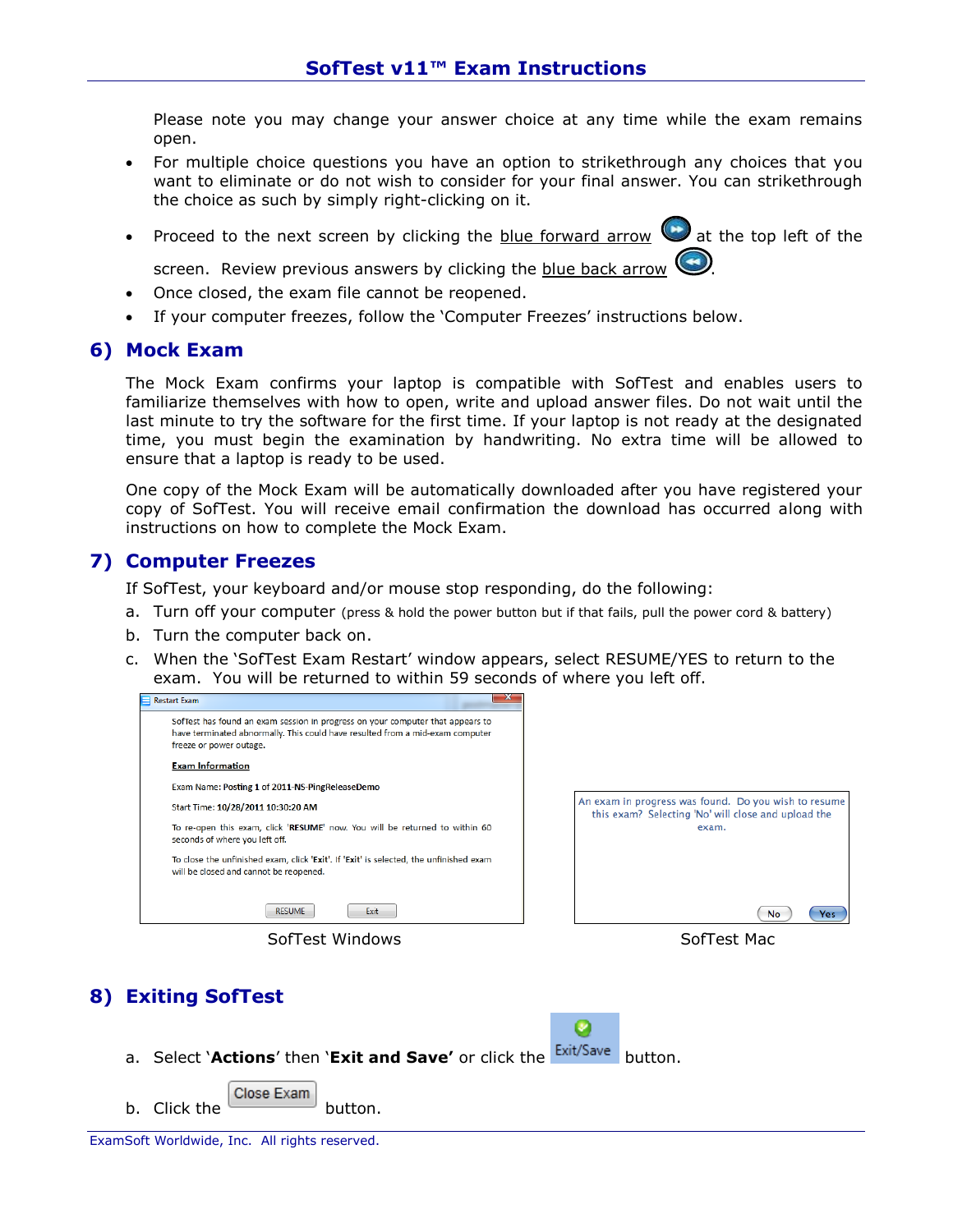|  | <b>YOU ARE CLOSING YOUR EXAM</b>                                                                                     |  |  |
|--|----------------------------------------------------------------------------------------------------------------------|--|--|
|  | You are about to close your exam.<br>If you wish to make changes to your exam, you must press Return to SofTest now. |  |  |
|  | <b>Return to SofTest</b>                                                                                             |  |  |
|  | Warning: There is no way to reopen your exam after it is closed.                                                     |  |  |
|  | Close Exam                                                                                                           |  |  |
|  | <b>YOU ARE CLOSING YOUR EXAM</b>                                                                                     |  |  |
|  | Exit<br>c. On the yellow window, click the<br>button.                                                                |  |  |
|  | <b>CONGRATULATIONS!</b>                                                                                              |  |  |

Your exam is now complete and your answer file saved successfully.

| To upload your answer file :                                   |
|----------------------------------------------------------------|
| 1) Click 'Exit'                                                |
| 2) Connect to the Internet when possible                       |
| 3) Launch SofTest so that it can auto-upload your answer file. |
|                                                                |
| <b>Fxit</b>                                                    |